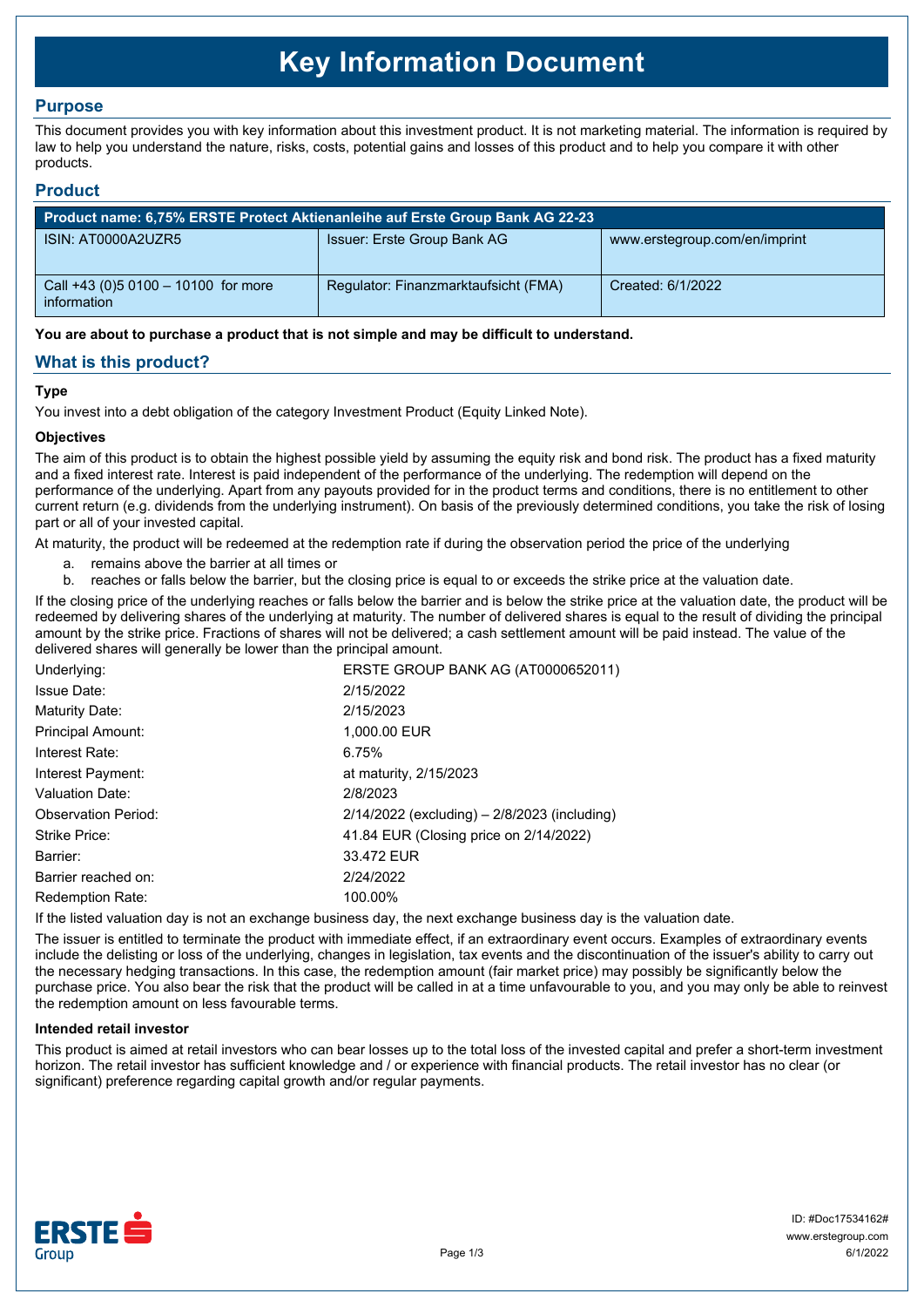# **What are the risks and what could I get in return?**

#### **Risk Indicator**



The summary risk indicator is a guide to the level of risk of this product compared to other products. It shows how likely it is that the product will lose money because of movements in the markets or because we are not able to pay you.

We have classified this product as 6 out of 7, which is the second-highest risk class.

This rates the potential losses from future performance at a high level, and poor market conditions are very unlikely to impact our capacity to pay you.

**Be aware of currency risk.** If the currency of the product is different from the currency of the country in which you live, you will receive payments in a different currency, so the final return you will get will depend on the exchange rate between the two currencies. This risk is not considered in the indicator shown above.

This product does not include any protection from future market performance so you could lose some or all of your investment.If we are not able to pay you what is owed, you could lose your entire investment.

#### **Performance scenarios**

*Market developments in the future cannot be accurately predicted. The scenarios shown are only an indication of some of the possible outcomes based on recent returns. Actual returns could be lower.*

| Investment of 10,000 EUR<br><b>Scenarios</b> |                                    | 2/15/2023<br>(recommended<br>holding period) |
|----------------------------------------------|------------------------------------|----------------------------------------------|
| <b>Stress scenario</b>                       | What you might get back after cost | 1,616.27 EUR                                 |
|                                              | Percentage return                  | $-83.84%$                                    |
| Unfavorable scenario                         | What you might get back after cost | 6,716.71 EUR                                 |
|                                              | Percentage return                  | $-32.83%$                                    |
| <b>Moderate scenario</b>                     | What you might get back after cost | 9,492.48 EUR                                 |
|                                              | Percentage return                  | $-5.08%$                                     |
| <b>Favorable scenario</b>                    | What you might get back after cost | 13,658.32 EUR                                |
|                                              | Percentage return                  | 36.58%                                       |

This table shows the money you could get back over the recommended holding period assuming that you invest 10,000 EUR.

The scenarios shown illustrate how your investment could perform. You can compare them with the scenarios of other products. In general, the scenarios show the average return per year. If the recommended holding period is less than one year, the scenarios show the percentage return over the recommended holding period. Therefore, the comparability might be limited.

The scenarios presented are an estimate of future performance based on evidence from the past on how the value of this investment varies, and are not an exact indicator. What you get will vary depending on how the market performs and how long you keep the product. The stress scenario shows what you might get back in extreme market circumstances, and it does not take into account the situation where we are not able to pay you.

The figures shown include all the costs of the product itself, but may not include all the costs that you pay to your advisor or distributor. The figures do not take into account your personal tax situation, which may also affect how much you get back.

# **What happens if Erste Group Bank AG is unable to pay out?**

This product is not covered by any deposit guarantee scheme. You are exposed to the risk that Erste Group Bank AG may not be able to fulfil its obligations arising from this product in the event of an insolvency (inability to pay, over-indebtedness) or from an official order ("bail-in regime"). A total loss of your invested capital is possible.

## **What are the costs?**

The Reduction in Yield (RIY) shows what impact the total costs you pay will have on the investment return you might get. The total costs take into account one-off, ongoing and incidental costs.

The amounts shown here are the cumulative costs of the product itself, for one holding period. They include potential early exit penalties. The figures assume you invest 10,000 EUR. The figures are estimates and may change in the future.